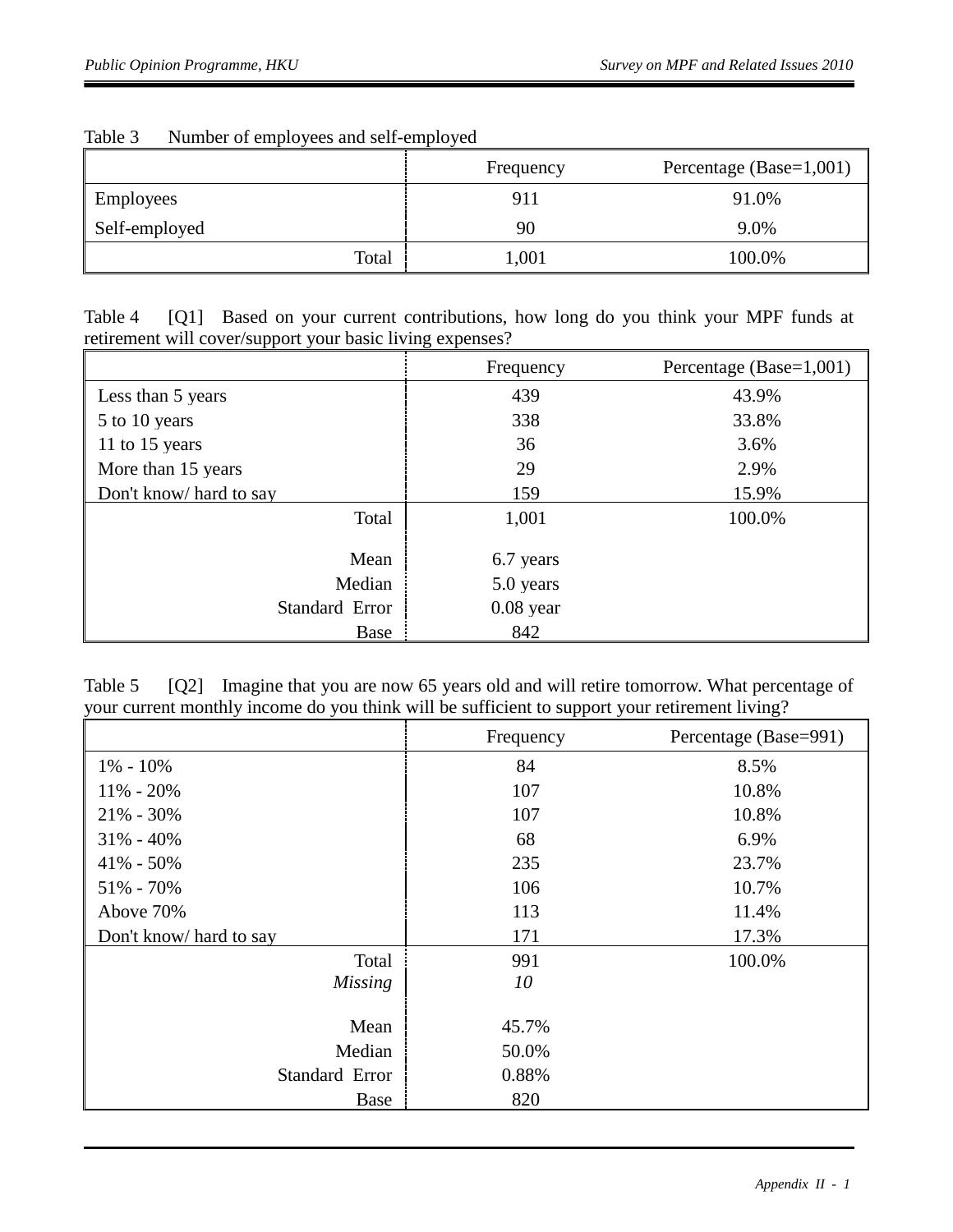Table 6 [Q3a] At present, MPF mandatory contributions are set at 10% of monthly salary, that is 5% from the employer and 5% from the employee, and a salary cap of HKD20,000 per month applies. Do you think that 10% contributions are sufficient for your retirement or not?

|                         | Frequency | Percentage (Base=999) |
|-------------------------|-----------|-----------------------|
| Yes                     | 172       | 17.2%                 |
| N <sub>o</sub>          | 767       | 76.8%                 |
| Don't know/ hard to say | 60        | 6.0%                  |
|                         |           |                       |
| Total                   | 999       | 100.0%                |
| <b>Missing</b>          | 2         |                       |

Table 7 [Q3b] (Only for those who said "no" in Q3a, base=767) If not, what percentage of monthly contributions in total do you think will be sufficient?

|                        | Frequency      | Percentage (Base=755) |
|------------------------|----------------|-----------------------|
|                        |                |                       |
| $11\% - 15\%$          | 123            | 16.3%                 |
| $16\% - 20\%$          | 308            | 40.8%                 |
| $21\% - 30\%$          | 77             | 10.2%                 |
| $31\% - 50\%$          | 35             | 4.6%                  |
| Above 50%              | $\overline{4}$ | 0.5%                  |
| Don't know/hard to say | 208            | 27.5%                 |
|                        |                |                       |
| Total                  | 755            | 100.0%                |
| <b>Missing</b>         | 12             |                       |
|                        |                |                       |
| Mean                   | 22.1%          |                       |
| Median                 | 20.0%          |                       |
| Standard Error         | 0.38%          |                       |
| Base                   | 547            |                       |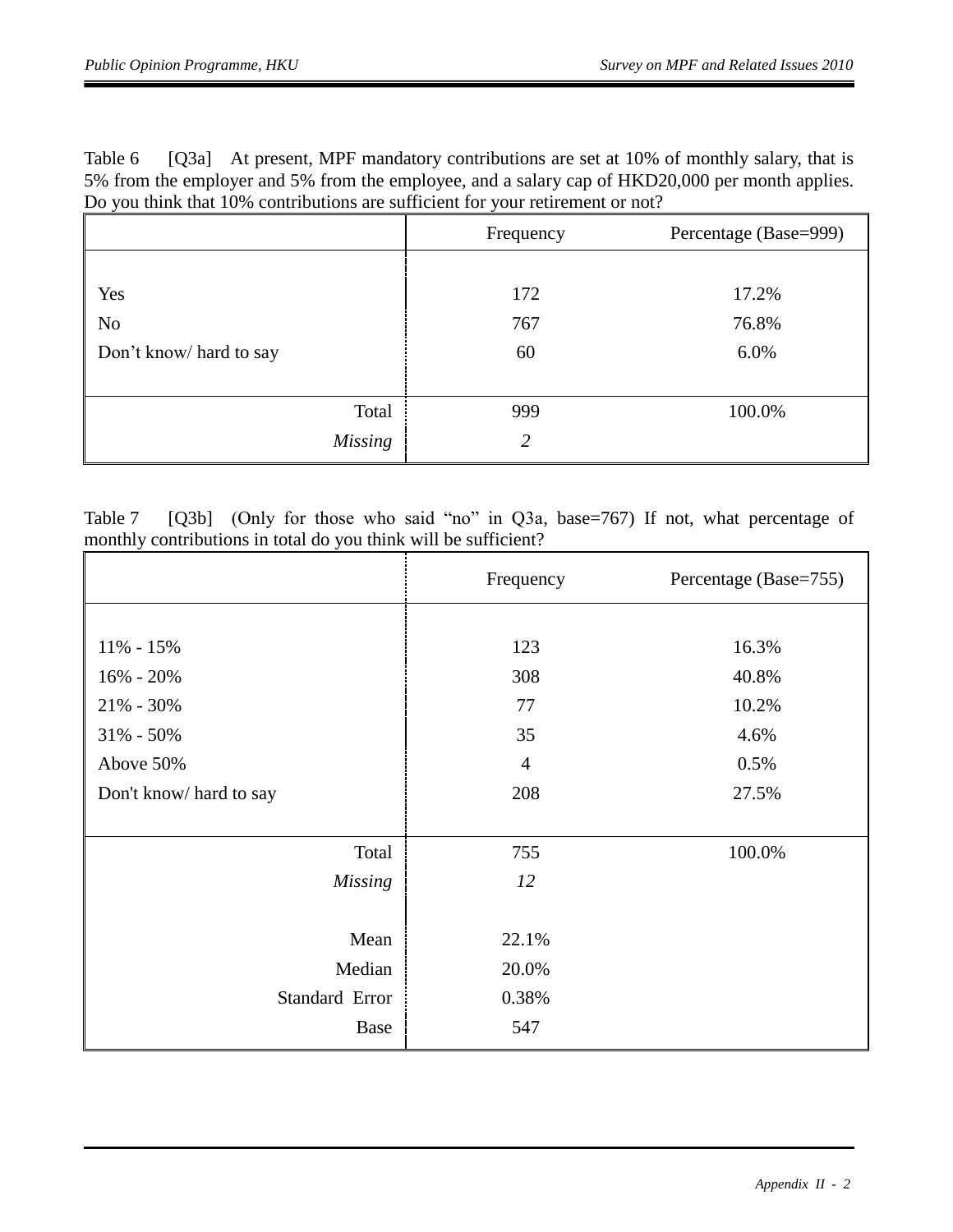|                         | Frequency      | Percentage (Base=999) |
|-------------------------|----------------|-----------------------|
|                         |                |                       |
| Yes                     | 474            | 47.4%                 |
| No                      | 437            | 43.7%                 |
| Don't know/ hard to say | 88             | 8.8%                  |
|                         |                |                       |
| Total                   | 999            | 100.0%                |
| <b>Missing</b>          | $\overline{2}$ |                       |

Table 8 [Q3c] Do you think the salary cap of HKD20,000 per month is appropriate or not? That means the maximum monthly contribution for employer and employee should be both at \$1,000.

Table 9 [Q3d] (Only for those who said "no" in Q3c, base=437) If not, how much should the salary cap per month be?

|                                                                                           | Frequency        | Percentage (Base=436) |
|-------------------------------------------------------------------------------------------|------------------|-----------------------|
|                                                                                           |                  |                       |
| $$20,001 - $25,000$                                                                       | 27               | 6.2%                  |
| $$25,001 - $30,000$                                                                       | 86               | 19.7%                 |
| $$30,001 - $35,000$                                                                       | 50               | 11.5%                 |
| $$35,001 - $40,000$                                                                       | 48               | 11.0%                 |
| More than \$40,000                                                                        | 78               | 17.9%                 |
| No cap should be in place                                                                 | 118              | 27.1%                 |
| Don't know/ hard to say                                                                   | 29               | 6.7%                  |
|                                                                                           |                  |                       |
| Total                                                                                     | 436              | 100.0%                |
| <b>Missing</b>                                                                            | $\boldsymbol{l}$ |                       |
| Excluding those who answered "No cap should be in<br>place" and "Don't know/ hard to say" |                  |                       |
| Mean                                                                                      | \$32,933         |                       |
| Median                                                                                    | \$32,501         |                       |
| Standard Error                                                                            | \$353            |                       |
| Base                                                                                      | 289              |                       |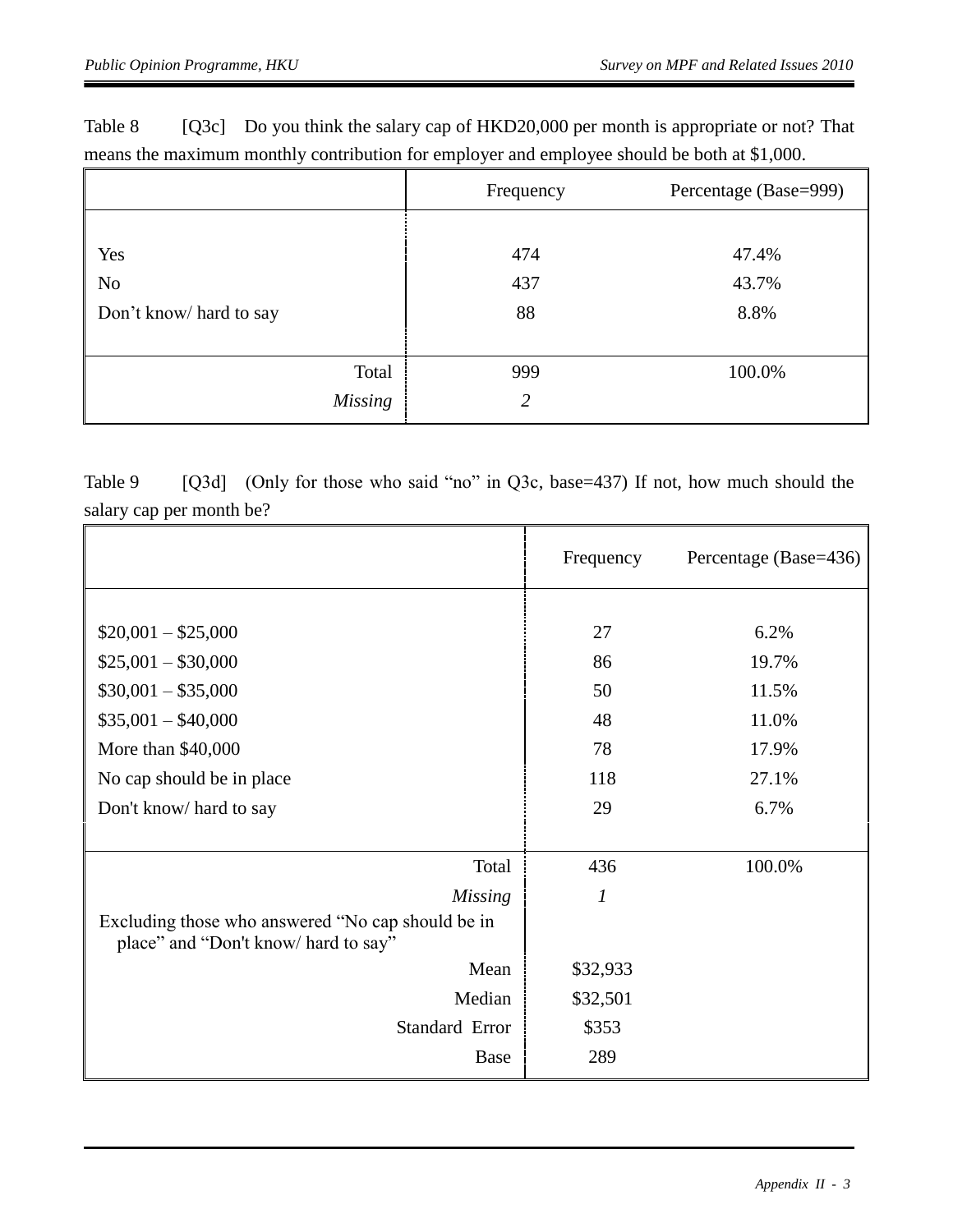|                                              | Frequency | Percentage (Base=1,000) |
|----------------------------------------------|-----------|-------------------------|
|                                              |           |                         |
| Yes                                          | 589       | 58.9%                   |
| No, I have no extra money                    | 264       | 26.4%                   |
| No, I want to but don't know how             | 57        | 5.7%                    |
| No, I feel MPF is sufficient                 | 20        | 2.0%                    |
| No, my family will support me                | 18        | 1.8%                    |
| No, I have enough money for my<br>retirement | 18        | 1.8%                    |
| Don't know/ hard to say                      | 34        | 3.4%                    |
|                                              |           |                         |
| Total                                        | 1,000     | 100.0%                  |
| <b>Missing</b>                               | 1         |                         |

| Table 10 |                                                                             |
|----------|-----------------------------------------------------------------------------|
|          | [Q4a] Are you doing anything else aside from MPF to prepare for retirement? |

Table 11 [Q4b] (Only for those who said "yes" in Q4a, base=589) What else are you doing to plan for your retirement financially? (No need to read out answers, multiple responses allowed)

|                                                   | Frequency | % of total response<br>$(Base=1,039)$ | % of valid sample<br>$(Base=584)$ |
|---------------------------------------------------|-----------|---------------------------------------|-----------------------------------|
| Save more                                         | 253       | 24.4%                                 | 43.3%                             |
| Buy insurance                                     | 245       | 23.6%                                 | 42.0%                             |
| Invest in mutual funds                            | 205       | 19.7%                                 | 35.1%                             |
| Invest in stock market (excluding<br>derivatives) | 199       | 19.2%                                 | 34.1%                             |
| Invest in properties                              | 59        | 5.7%                                  | 10.1%                             |
| Invest in foreign currencies                      | 28        | 2.7%                                  | 4.8%                              |
| Invest in bonds                                   | 16        | 1.5%                                  | 2.7%                              |
| Raise children who will support me in<br>old age  | 12        | 1.2%                                  | 2.1%                              |
| Invest in derivatives                             | 6         | 0.6%                                  | 1.0%                              |
| Others (See below)                                | 7         | 0.7%                                  | 1.2%                              |
| Don't know/ hard to say                           | 9         | 0.9%                                  | 1.5%                              |
| Total                                             | 1,039     | 100.0%                                |                                   |
| <b>Missing</b>                                    | 5         |                                       |                                   |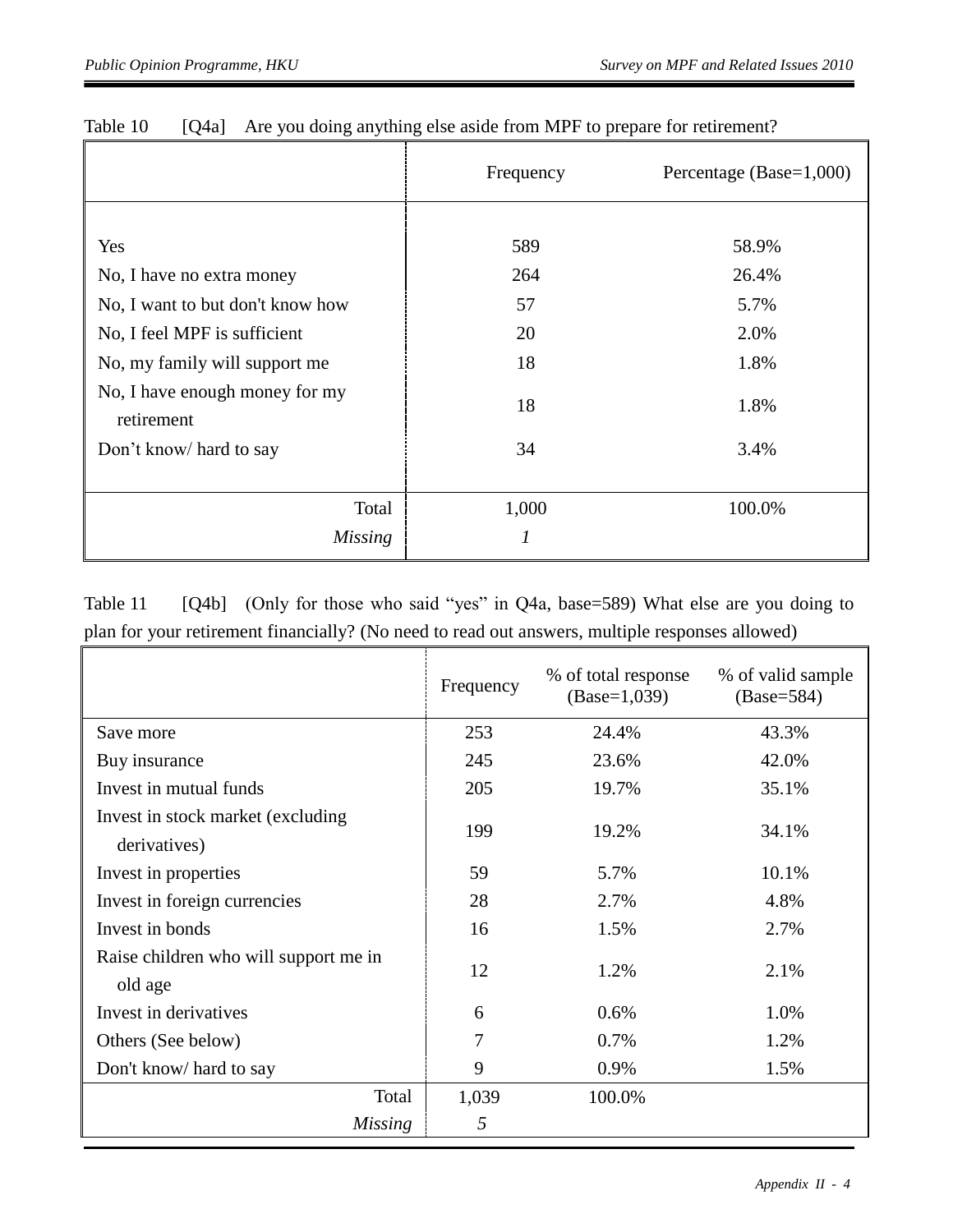| Other responses that cannot be grouped   |   |         |         |
|------------------------------------------|---|---------|---------|
| <b>Start own business</b>                | 3 | $0.3\%$ | $0.5\%$ |
| Annuity                                  |   | 0.1%    | 0.2%    |
| Different kinds of investment and saving |   | $0.1\%$ | 0.2%    |
| Retirement income                        |   | $0.1\%$ | 0.2%    |
| Purchase saving products for retirement  |   | $0.1\%$ | 0.2%    |
| Sub total                                |   | $0.7\%$ | 1.2%    |

Table 12 [Q5a] On top of the 5% mandatory contribution, how much do you save for MPF voluntary contribution a month now?

|                                                    | Frequency | Percentage (Base=989) |
|----------------------------------------------------|-----------|-----------------------|
| \$500 or below                                     | 28        | 2.8%                  |
| $$501 - $1,000$                                    | 40        | 4.0%                  |
| $$1,001 - $2,000$                                  | 23        | 2.3%                  |
| Above \$2,000                                      | 19        | 1.9%                  |
| N <sub>o</sub>                                     | 859       | 86.9%                 |
| Don't remember                                     | 20        | 2.0%                  |
| Total                                              | 989       | 100.0%                |
| <b>Missing</b>                                     | 12        |                       |
| Excluding those who said "no" and "Don't remember" |           |                       |
| Mean                                               | \$1,825   |                       |
| Median                                             | \$1,000   |                       |
| Standard Error                                     | \$246     |                       |
| Base                                               | 110       |                       |
| Excluding those who said "Don't remember"          |           |                       |
| Mean                                               | \$207     |                       |
| Median                                             | \$0       |                       |
| Standard Error                                     | \$33      |                       |
| Base                                               | 969       |                       |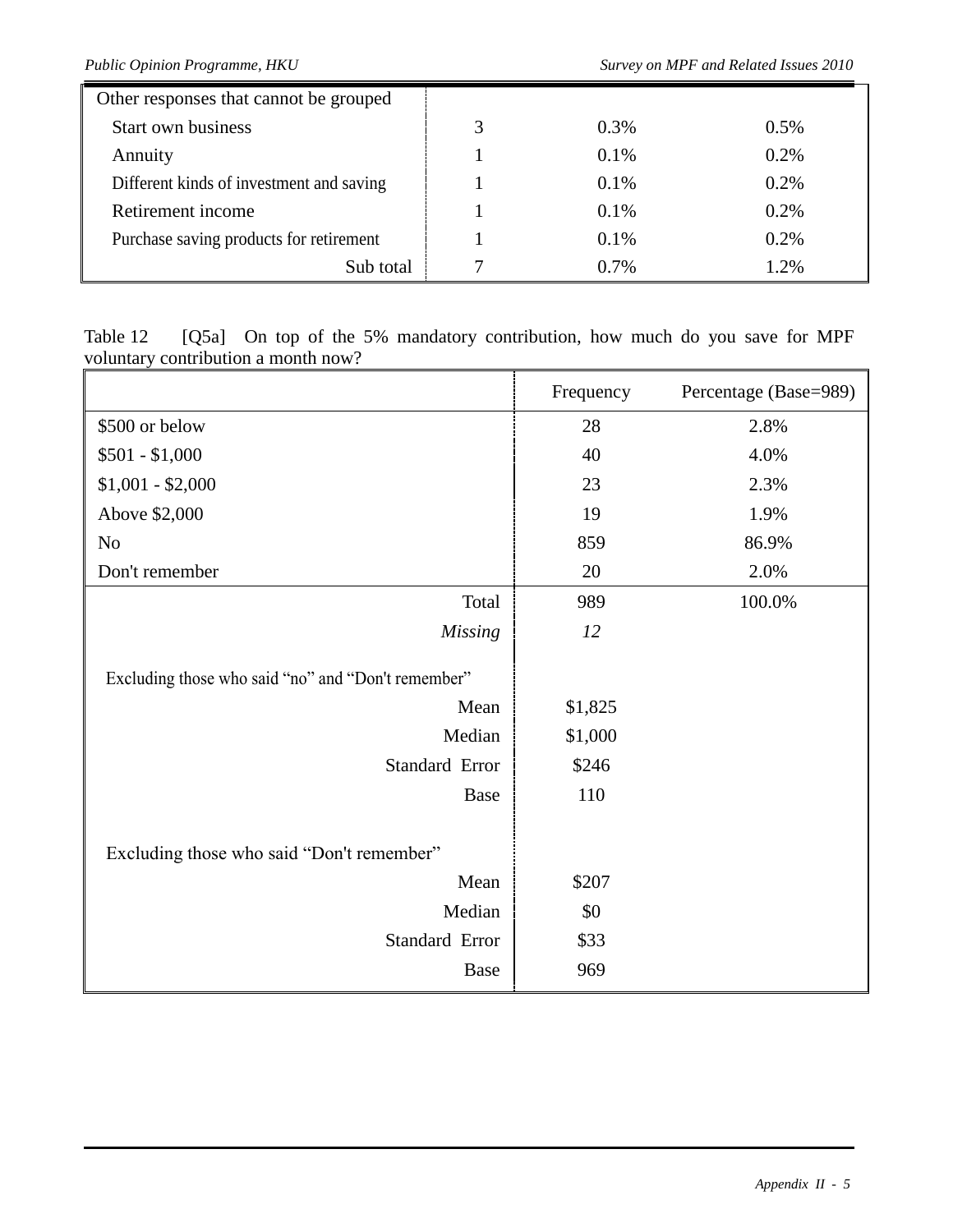|                                                      | Frequency | Percentage (Base=987) |
|------------------------------------------------------|-----------|-----------------------|
| \$500 or below                                       | 20        | 2.0%                  |
| $$501 - $1,000$                                      | 63        | 6.4%                  |
| $$1,001 - $2,000$                                    | 32        | 3.2%                  |
| Above \$2,000                                        | 30        | 3.0%                  |
| None                                                 | 725       | 73.5%                 |
| Don't know/hard to say                               | 117       | 11.9%                 |
| Total                                                | 987       | 100.0%                |
| <b>Missing</b>                                       | 14        |                       |
| Excluding those who said "none" and "Don't remember" |           |                       |
| Mean                                                 | \$1,941   |                       |
| Median                                               | \$1,000   |                       |
| Standard Error                                       | \$204     |                       |
| Base                                                 | 145       |                       |
|                                                      |           |                       |
| Excluding those who said "Don't remember"            |           |                       |
| Mean                                                 | \$324     |                       |
| Median                                               | \$0       |                       |
| Standard Error                                       | \$42      |                       |
| Base                                                 | 870       |                       |

Table 13 [Q5b] How much do you plan to save for MPF voluntary contribution a month five years later?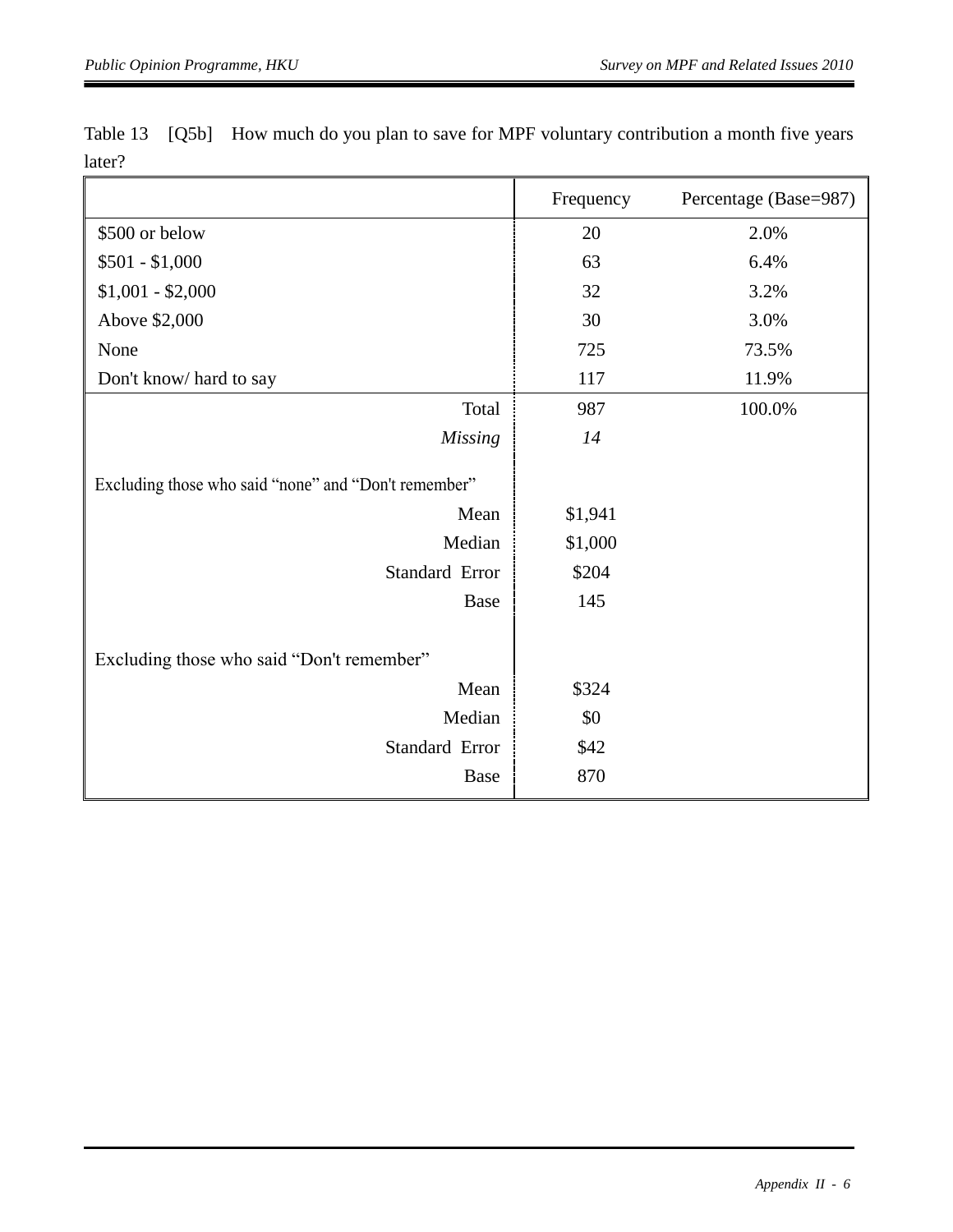Table 14 [Q6] What would motivate you to make more top-up contributions to your MPF account? (Interviewers to read out each answer, order to be randomized by computer, multiple responses allowed)

|                                                                                             | Frequency      | % of total response<br>$(Base=1,952)$ | % of valid sample<br>(Base=999) |
|---------------------------------------------------------------------------------------------|----------------|---------------------------------------|---------------------------------|
| When I make more money                                                                      | 434            | 22.2%                                 | 43.4%                           |
| When my employer also makes top-up<br>MPF contribution for me                               | 411            | 21.1%                                 | 41.1%                           |
| When I could enjoy extra tax allowance<br>for my additional retirement savings              | 306            | 15.7%                                 | 30.6%                           |
| When I pay off my mortgage                                                                  | 185            | 9.5%                                  | 18.5%                           |
| Improvement in the investment market                                                        | 168            | 8.6%                                  | 16.8%                           |
| When I step into another life stage (e.g.<br>married; have kids; approaching<br>retirement) | 159            | 8.1%                                  | 15.9%                           |
| Nothing                                                                                     | 255            | 13.1%                                 | 25.5%                           |
| Others (See below)                                                                          | 11             | 0.6%                                  | 1.1%                            |
| Don't know/hard to say                                                                      | 23             | 1.2%                                  | 2.3%                            |
| Total                                                                                       | 1,952          | 100.0%                                |                                 |
| <b>Missing</b>                                                                              | $\overline{2}$ |                                       |                                 |
| Other responses that cannot be grouped                                                      |                |                                       |                                 |
| Economic inflation                                                                          | $\mathbf{1}$   | 0.1%                                  | 0.1%                            |
| If win a Mark Six                                                                           | 1              | 0.1%                                  | 0.1%                            |
| Stable working environment                                                                  | 1              | 0.1%                                  | 0.1%                            |
| Requirement of Hong Kong law to<br>invest                                                   | 1              | 0.1%                                  | 0.1%                            |
| More freedom to choose how to invest,<br>without the help of any provider /<br>agent        | 1              | 0.1%                                  | 0.1%                            |
| When there is easy money                                                                    | $\mathbf{1}$   | 0.1%                                  | 0.1%                            |
| Personal need                                                                               | $\mathbf 1$    | 0.1%                                  | 0.1%                            |
| When the saving in MPF account can<br>be deposited and withdrawn easily                     | 1              | 0.1%                                  | 0.1%                            |
| No any circumstance                                                                         | 1              | 0.1%                                  | 0.1%                            |
| When knowing how to use money                                                               | 1              | 0.1%                                  | 0.1%                            |
| Lower management fee, do not have to<br>follow boss's choice                                | 1              | 0.1%                                  | 0.1%                            |
| Sub total                                                                                   | 11             | 0.6%                                  | 1.1%                            |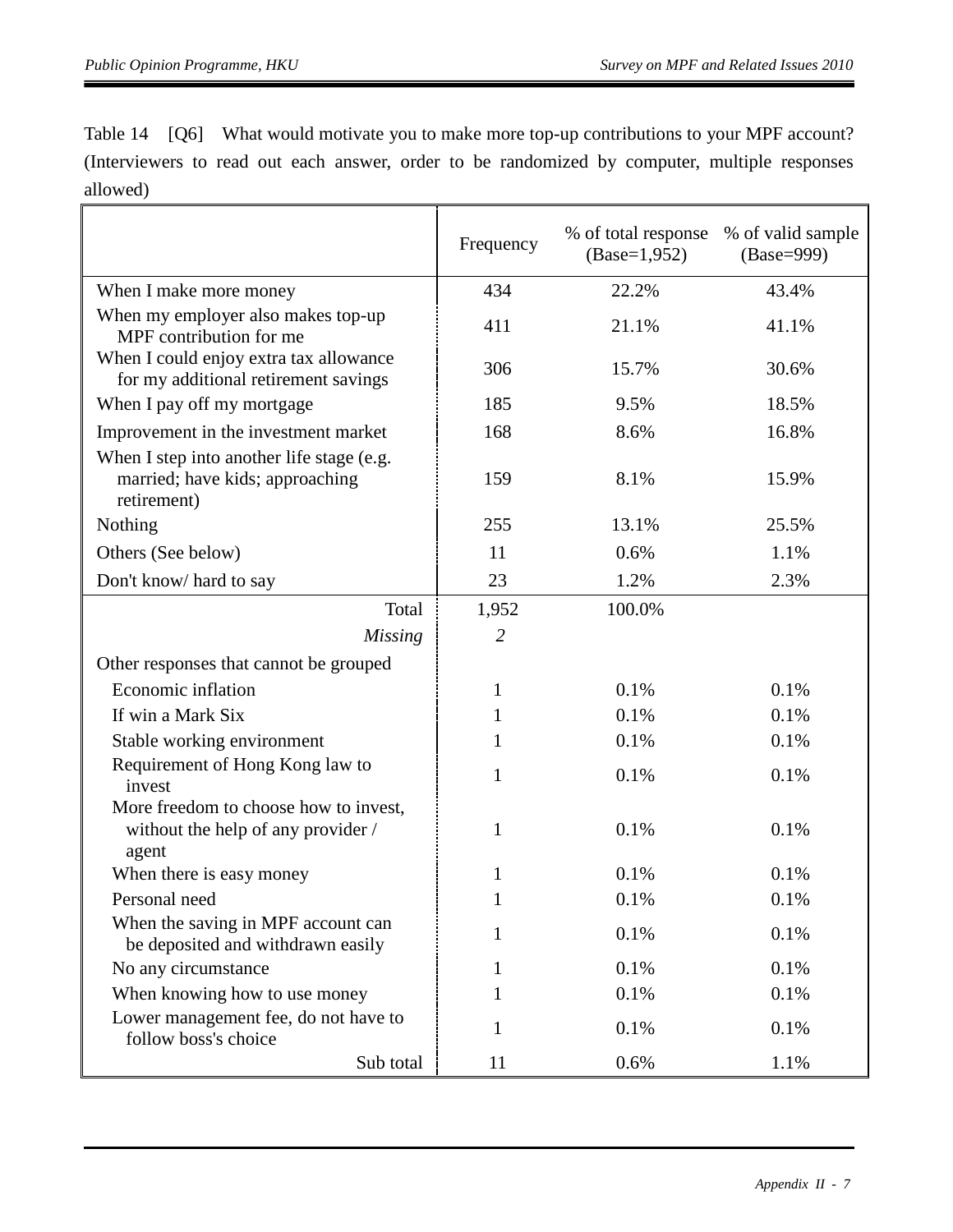|                       | Frequency  | Percentage (Base= $1,001$ ) |
|-----------------------|------------|-----------------------------|
| Yes<br>N <sub>o</sub> | 276<br>725 | 27.6%<br>72.4%              |
| Total                 | 1,001      | 100.0%                      |

## Table 15 [Q7a] Have your heard of "MPF Member Choice"?

Table 16 [Q7b] (Only for employees, base=911) Then, do you know which part of the MPF contributions under your current employment could be transferred to another provider of your choice? (No need to read out answers, multiple responses allowed)

|                                   | Frequency     | % of total response<br>$(Base=931)$ | % of valid sample<br>$(Base=909)$ |
|-----------------------------------|---------------|-------------------------------------|-----------------------------------|
|                                   |               |                                     |                                   |
| Employee's mandatory contribution | 158           | 17.0%                               | 17.4%                             |
| Employee's voluntary contribution | 53            | 5.7%                                | 5.8%                              |
| Employer's mandatory contribution | 11            | 1.2%                                | 1.2%                              |
| All                               | 64            | 6.9%                                | 7.0%                              |
| Don't know                        | 645           | 69.3%                               | 71.0%                             |
|                                   |               |                                     |                                   |
| Total                             | 931           | 100.0%                              |                                   |
| <b>Missing</b>                    | $\mathcal{D}$ |                                     |                                   |

Table 20 [Q9a] When you are allowed to withdraw the MPF savings, will you intend to keep them in cash only, place them in investment, or both?

|                        | Frequency | Percentage (Base=1,001) |
|------------------------|-----------|-------------------------|
| Cash                   | 262       | 26.2%                   |
| Investment             | 140       | 14.0%                   |
| <b>Both</b>            | 522       | 52.1%                   |
| Don't know/hard to say | 77        | 7.7%                    |
| Total                  | 1,001     | 100.0%                  |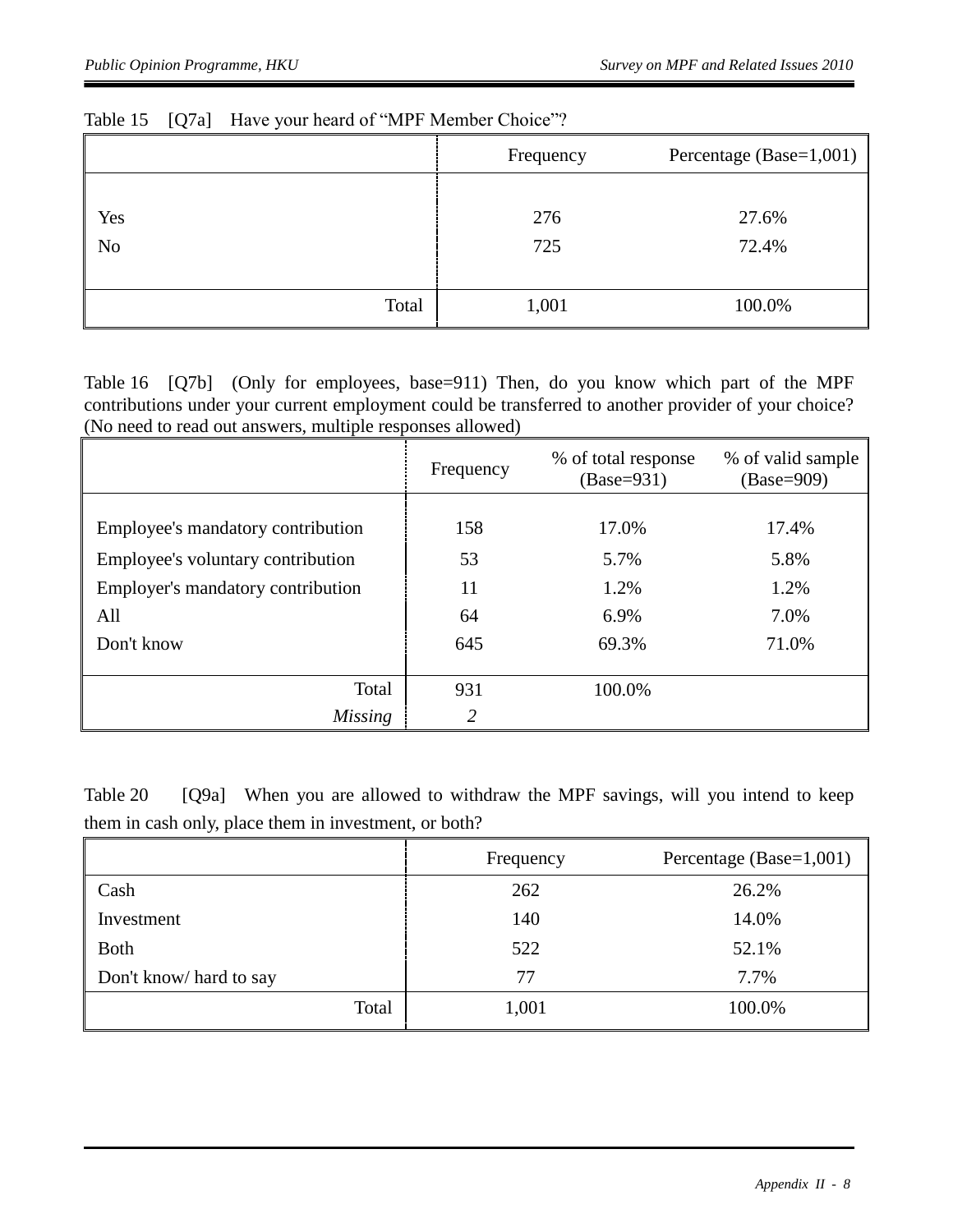|                | Frequency | Percentage (Base=597) |
|----------------|-----------|-----------------------|
| Yes            | 262       | 43.9%                 |
| N <sub>0</sub> | 335       | 56.1%                 |
| Total          | 597       | 100.0%                |
| <b>Missing</b> | 65        |                       |

Table 21 [Q9b] (Only for those who said "investment" in Q9a, base=662) Do you have any investment plan now?

Table 22 [Q9c] (Only for those who said "yes" in Q9b, base=262) What would you most likely do? (Interviewers to read out options, order to be randomized by computer. Single response allowed only)

|                                                                             | Frequency      | Percentage (Base=258) |
|-----------------------------------------------------------------------------|----------------|-----------------------|
| Withdraw them in one go and choose<br>investment vehicles                   | 136            | 52.7%                 |
| Transfer part of my savings to<br>products such as insurance and<br>annuity | 68             | 26.4%                 |
| Leave the investment fund units in<br>my MPF account                        | 39             | 15.1%                 |
| None of the above                                                           | $\overline{4}$ | 1.6%                  |
| Don't know/ hard to say                                                     | 11             | 4.3%                  |
| Total                                                                       | 258            | 100.0%                |
| Missing                                                                     | 4              |                       |